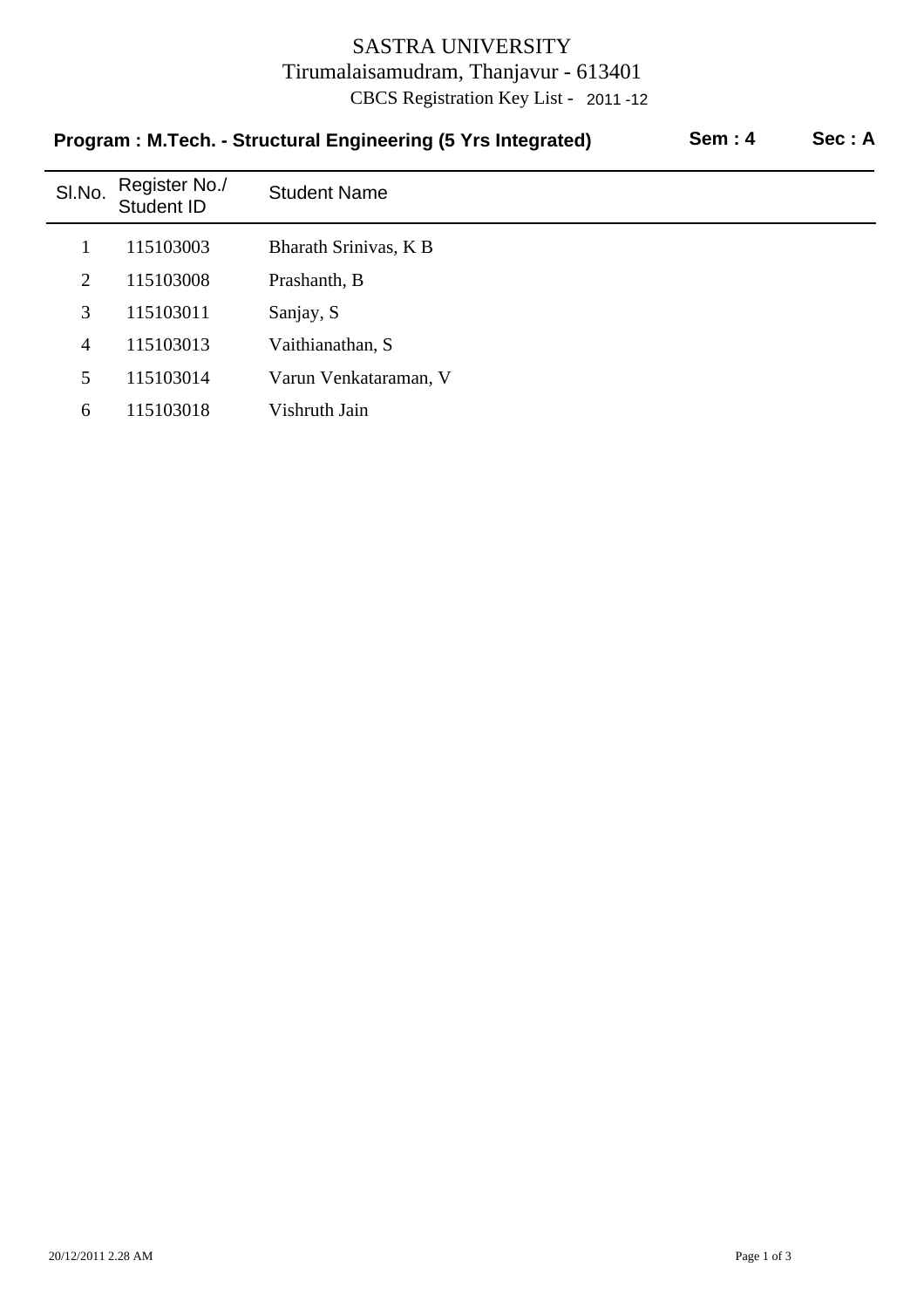## SASTRA UNIVERSITY Tirumalaisamudram, Thanjavur - 613401 CBCS Registration Key List - 2011 -12

|        | Program: M.Tech. - Structural Engineering (5 Yrs Integrated) | <b>Sem: 4</b>       | Sec: B |  |
|--------|--------------------------------------------------------------|---------------------|--------|--|
| SI.No. | Register No./<br>Student ID                                  | <b>Student Name</b> |        |  |
|        | 115103006                                                    | Jatla Srikanth      |        |  |
| 2      | 115103009                                                    | Ram Kumar, P        |        |  |
| 3      | 115103012                                                    | Sruthi, K S         |        |  |
| 4      | 115103015                                                    | Vijay Mannaar, S    |        |  |
| 5      | 115103016                                                    | Vijayarakhavan, S   |        |  |
| 6      | 115103017                                                    | Vikram, K B         |        |  |